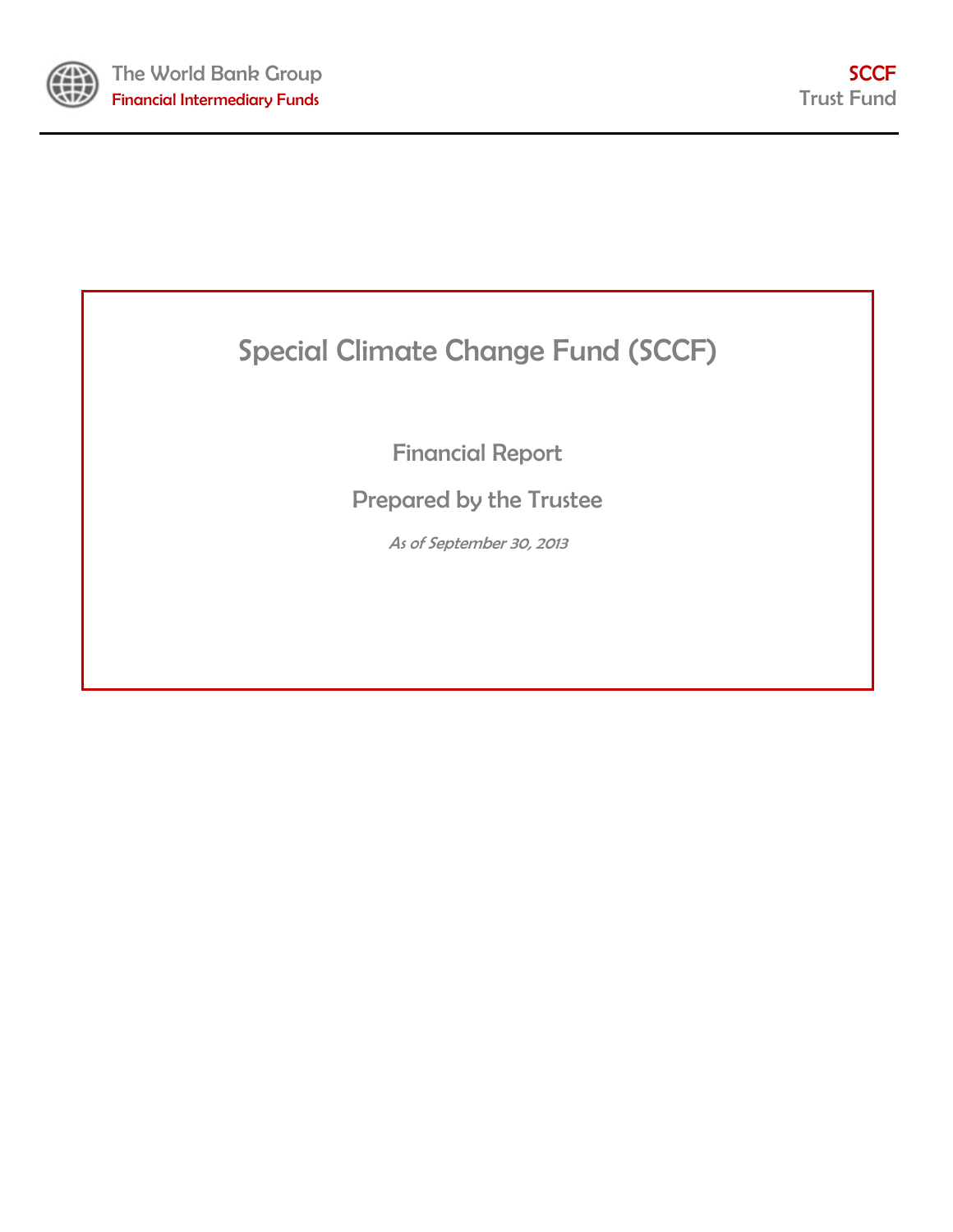

## **Table of Contents**

## **Table of Contents**

| $\label{lem:1} \mbox{Introduction} \,\, \ldots \,\, \ldots \,\, \ldots \,\, \ldots \,\, \ldots \,\, \ldots \,\, \ldots \,\, \ldots \,\, \ldots \,\, \ldots \,\, \ldots \,\, \ldots \,\, \ldots \,\, \ldots \,\, \ldots \,\, \ldots \,\, \ldots \,\, \ldots \,\, \ldots \,\, \ldots \,\, \ldots \,\, \ldots \,\, \ldots \,\, \ldots \,\, \ldots \,\, \ldots \,\, \ldots \,\, \ldots \,\, \ldots \,\, \ldots \,\, \ldots \,\, \ldots \,\, \ldots \,\, \ldots \,\,$ |  |
|------------------------------------------------------------------------------------------------------------------------------------------------------------------------------------------------------------------------------------------------------------------------------------------------------------------------------------------------------------------------------------------------------------------------------------------------------------------|--|
|                                                                                                                                                                                                                                                                                                                                                                                                                                                                  |  |
|                                                                                                                                                                                                                                                                                                                                                                                                                                                                  |  |
|                                                                                                                                                                                                                                                                                                                                                                                                                                                                  |  |
|                                                                                                                                                                                                                                                                                                                                                                                                                                                                  |  |
|                                                                                                                                                                                                                                                                                                                                                                                                                                                                  |  |
|                                                                                                                                                                                                                                                                                                                                                                                                                                                                  |  |
| Annex I - Pledges and Contributions Details by Program: Adaptation and Technology Transfer  10                                                                                                                                                                                                                                                                                                                                                                   |  |
|                                                                                                                                                                                                                                                                                                                                                                                                                                                                  |  |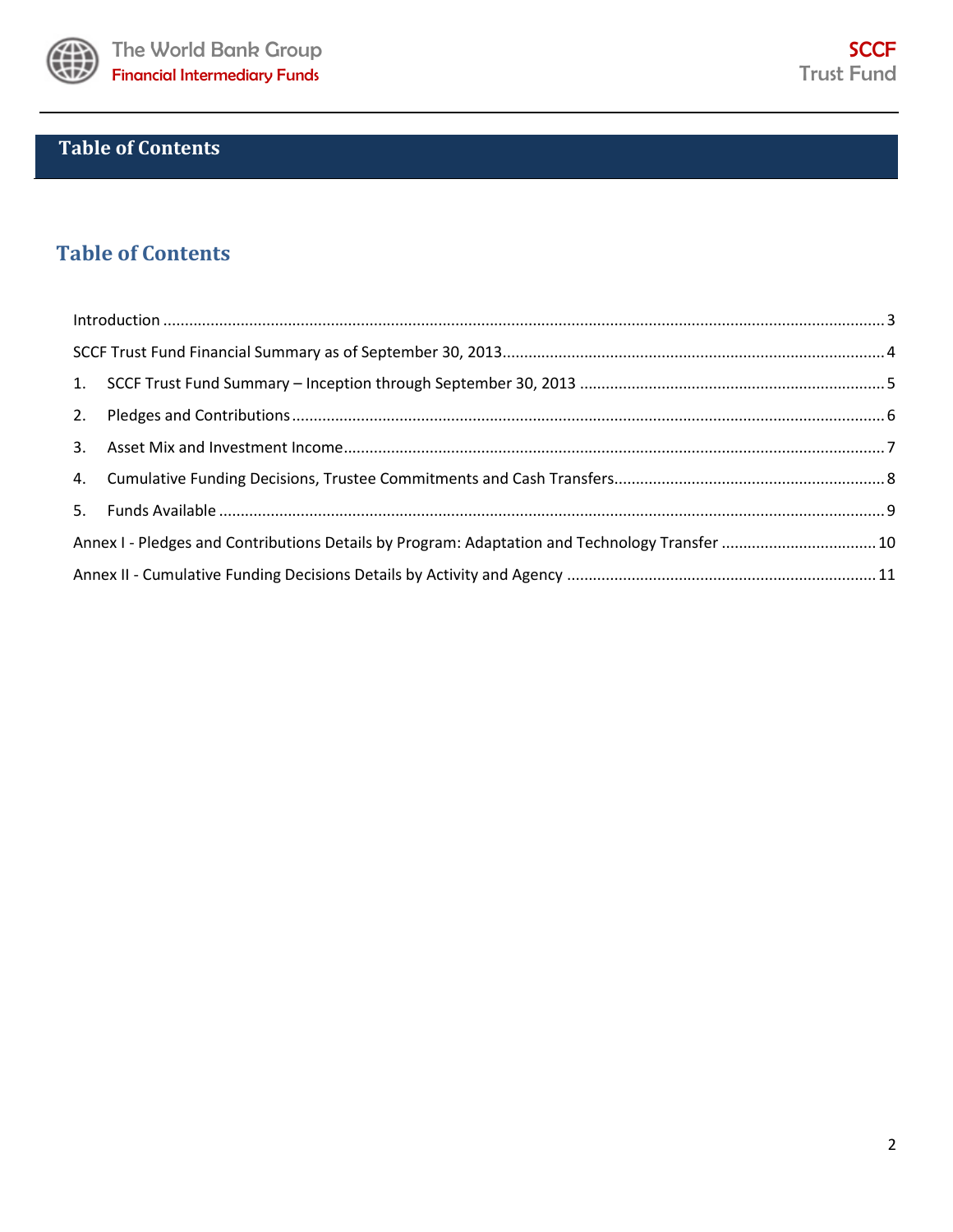

### <span id="page-2-0"></span>**Introduction**

The information contained in this report is prepared based on financial information of the Special Climate Change Fund (SCCF) Trust Fund as of September 30, 2013.

The SCCF was established following the decision of the Conference of the Parties to the United Nations Framework Convention on Climate Change (the "UNFCCC") at its Seventh Session ("COP 7") to invite the Global Environment Facility ("GEF") to operate such a fund (Decision 7/CP.7 of the UNFCCC). At its meeting in May 2002, the GEF Council (the "Council") approved the arrangements proposed for the establishment of such a fund and invited IBRD to act as Trustee of it (GEF/C.19/6).

Under the SCCF Trust Fund are the Program for Adaptation and Program for Technology Transfer, both of which have been established under the SCCF following the endorsement by the Council of such Program on the basis of document GEF/C.24/12, Programming to Implement the Guidance for the Special Climate Change Fund adopted by the Conference of the Parties to the United Nations Framework Convention on Climate Change at its Ninth Session.

The report is produced by the Trustee in accordance with the Trustee's role as set forth in the paper entitled Arrangements for the Establishment of the New Climate Change Funds (GEF/C.19/6) which states:

*"[…] the World Bank would be responsible for the financial management of each fund, including: […] (iv) the preparation of financial reports regarding the investment and use of the funds' resources; and (v) regular reporting to the Council on the status of the funds' resources."* 

This report provides (i) a snapshot of the financial situation of the SCCF Trust Fund since its inception to September 30, 2013 and some of the recent developments from April 1, 2013 to September 30, 2013; (ii) the status of pledges and contributions, and (iii) the details of financial activities of the SCCF Trust Fund.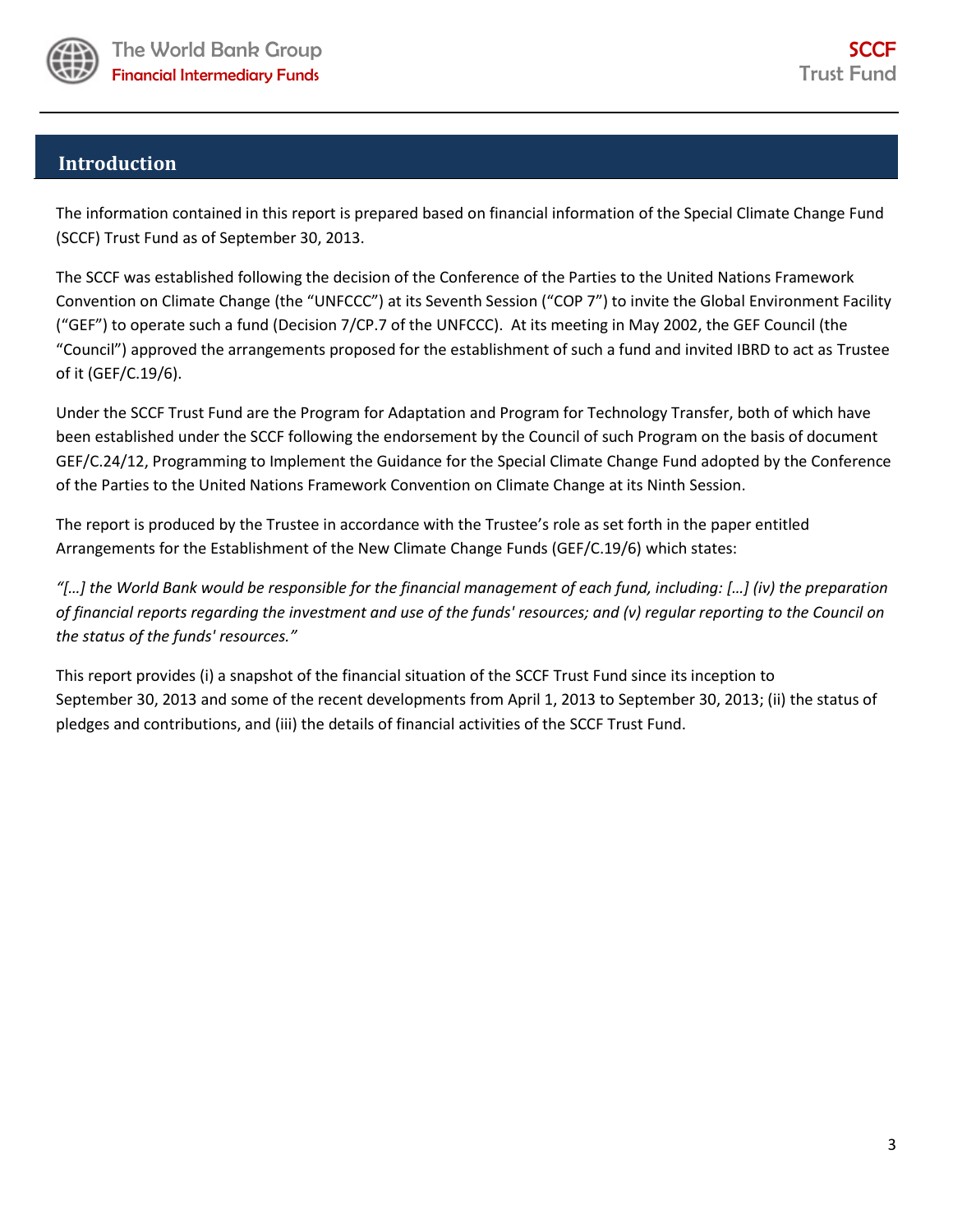

### <span id="page-3-0"></span>**SCCF Trust Fund Financial Summary as of September 30, 2013**

### *Pledges and Contributions*:

As of September 30, 2013, 15 donors pledged and signed Contribution Agreements or Contribution Arrangements amounting to USDeq. 332.3 million, including USDeq. 273.1 towards Program for Adaptation and USDeq. 59.2 million towards Program for Technology Transfer. The Trustee has received USDeq. 259.9 million in cash to date from these donors.

### *Investment Income:*

As of September 30, 2013, the SCCF Trust Fund earned investment income of approximately USD 12.9 million on the undisbursed balance of the Trust Fund. The SCCF Trust Fund liquid portfolio has returned 0.30%<sup>1</sup> through the calendar year to date.

### *Funding Approvals and Trustee Commitments:*

As of September 30, 2013, cumulative funding decisions by the Council and the CEO amounted to USD 254.3 million. Of the total amount approved, USD 227.5 million was for projects and project preparation activities, USD 22.2 million was for fees, and USD 4.6 million was for administrative expenses and corporate activities of the SCCF.

Funding approved by the Council and the CEO is committed by the Trustee and transferred following established procedures for all financial transactions as agreed between the Trustee and the Agencies. The Trustee has committed a total amount of USD 172.7 million, of which USD 152.7 million relates to projects and project preparation activities, USD 15.6 million to fees, and USD 4.4 million to cover corporate activities and administrative expenses.

### *Cash Transfers:*

l

Cash transfers were made to Agencies on an as-needed basis to meet their projected disbursement requirements. Out of the cumulative commitments of USD 172.7 million, upon request from Agencies, the Trustee has transferred USD 110.5 million. As a result, USD 62.2 million remains payable to Agencies as of September 30, 2013.

### *Funds Held in Trust and Funds Available for Council and CEO Funding Decisions*

Funds Held in Trust<sup>2</sup> reflect financial activities related to new donor payments (cash and promissory notes), encashment of promissory notes, investment income, cash transfers, and the revaluation of the balance of promissory notes at month-end. Funds Held in Trust as of September 30, 2013 amounted to USDeq. 162.8 million.

**Funds available to support Council or CEO decision amounted to USD 19.5 million<sup>3</sup> as of September 30, 2013.** This represents a decrease of USD 3.1 million as compared to status as of March 31, 2013. The funding approvals by the Council and CEO between April 1, 2013 and September 30, 2013 exceeded receipt of new funds from donors during the same period.

<sup>1</sup> Represents non-annualized rate of return.

<sup>2</sup> Funds Held in Trust represents balance of cash, investments and unencashed promissory notes, if any, as of the reporting date.

<sup>3</sup> Funds available for Council decision would be adjusted accordingly to reflect new payments received from donors and additional funding approvals between October 1, 2013 and the date of work program approval by the Council in November 2013.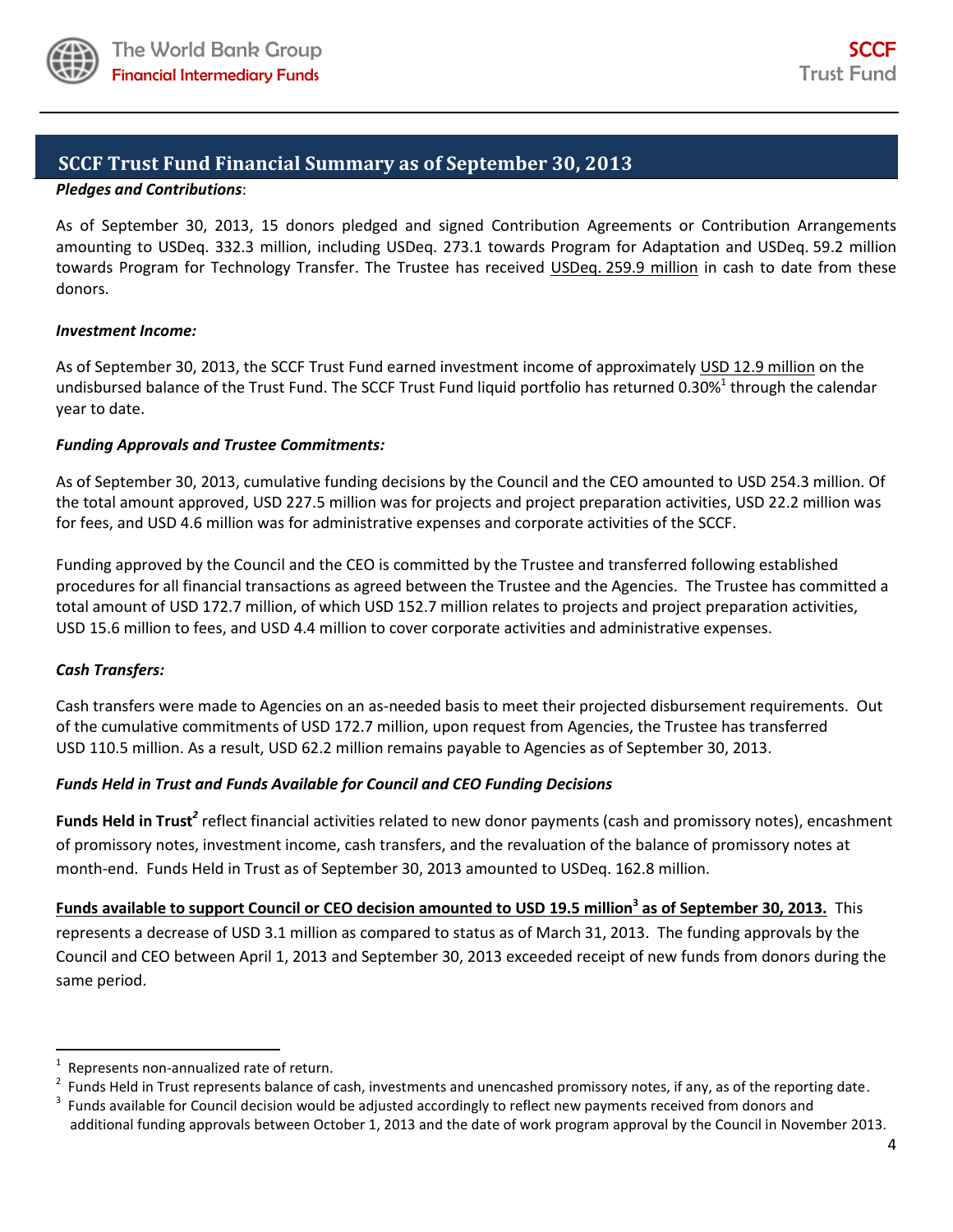

## <span id="page-4-0"></span>**1. SCCF Trust Fund Summary – Inception through September 30, 2013**

*In USD millions*

|                                                                 | <b>Total</b> | % of Total |
|-----------------------------------------------------------------|--------------|------------|
| <b>Donor Pledges and Contributions</b>                          |              |            |
| Contributions                                                   | 332.25       | 100.0%     |
| Pledges                                                         |              | 0.0%       |
| <b>Total Pledges and Contributions</b>                          | 332.25       | 100.0%     |
|                                                                 |              |            |
| <b>Cumulative Resources</b>                                     |              |            |
| Resources received                                              |              |            |
| Cash Receipts                                                   | 259.86       | 75.3%      |
| Investment Income earned                                        | 12.85        | 3.7%       |
| <b>Total Resources Received</b>                                 | 272.71       | 79.0%      |
| Resources not yet received                                      |              |            |
| Contributions not yet paid                                      | 72.39        | 21.0%      |
| Pledges                                                         |              | 0.0%       |
| Total resources not yet received                                | 72.39        | 21.0%      |
| <b>Total Potential Resources (A)</b>                            | 345.10       | 100.0%     |
|                                                                 |              |            |
| <b>Cumulative Funding Decisions</b>                             |              |            |
| Projects                                                        | 227.52       | 89.5%      |
| Fees                                                            | 22.16        | 8.7%       |
| Administrative Budgets                                          | 4.58         | 1.8%       |
| <b>Total Funding Decisions Net of Cancellations (B)</b>         | 254.26       | 100.0%     |
| Total Potential Resources Net of Funding Decisions (A) - (B)    | 90.84        |            |
|                                                                 |              |            |
| <b>Funds Available</b>                                          |              |            |
| <b>Funds Held in Trust</b>                                      | 162.83       |            |
| <b>Approved Amounts Pending Cash Transfers</b>                  | 143.37       |            |
| <b>Total Funds Available to Support Council / CEO Decisions</b> | 19.47        |            |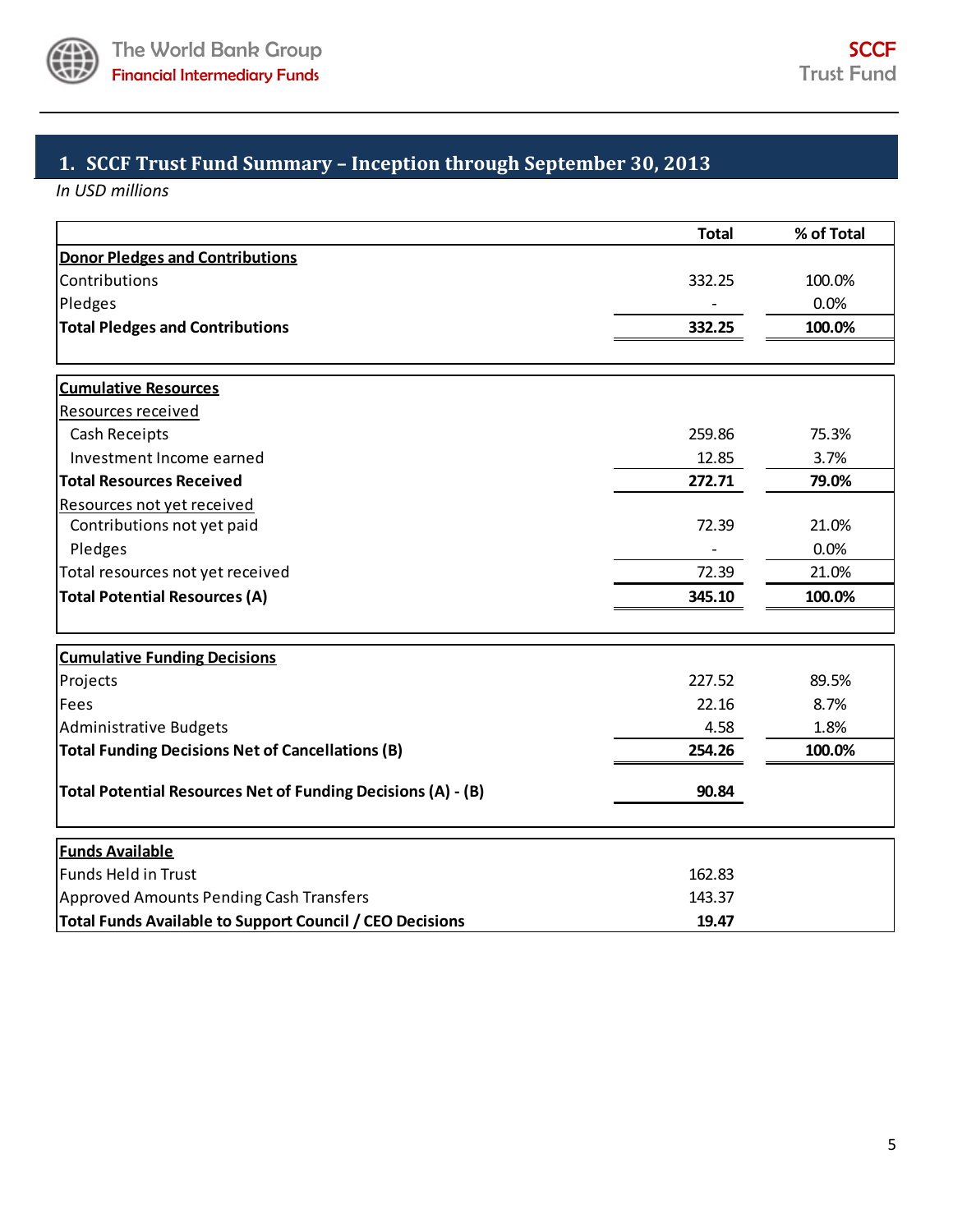

### <span id="page-5-0"></span>**2. Pledges and Contributions**

*In USD millions*

|                             |                          | <b>Total Pledges Outstanding and</b><br><b>Contributions Finalized</b> |                       | <b>Pledges Outstanding</b> |                            |                                  |                               | <b>Contribution Agreements Finalized</b> |                  |               |           |
|-----------------------------|--------------------------|------------------------------------------------------------------------|-----------------------|----------------------------|----------------------------|----------------------------------|-------------------------------|------------------------------------------|------------------|---------------|-----------|
|                             |                          |                                                                        |                       |                            |                            |                                  | Paid (Receipts)               |                                          |                  | <b>Unpaid</b> |           |
| 1                           | 2                        | $3 = 5 +$<br>7                                                         | $4 = 6 +$<br>$9 + 11$ | 5                          | 6                          | $7 = 8 + 10$                     | 8                             | 9                                        | 10               |               | 11        |
| Contributing<br>Participant | Currency                 | Amount                                                                 | USDeq. b/             | Amount                     |                            | Total<br>USDeq. b/ Contributions | Amount<br>Paid in<br>Currency | USDeq. a/ Currency                       | Amount<br>Due in |               | USDeq. b/ |
| Belgium<br>Canada           | <b>EUR</b><br>CAD        | 31.00<br>13.50                                                         | 41.13<br>12.89        | 0<br>0                     | $\mathbf 0$<br>0           | 31.00<br>13.50                   | 19.00<br>13.50                | 24.93<br>12.89                           | 12.00            | c/            | 16.20     |
| Denmark                     | <b>DKK</b>               | 50.00                                                                  | 9.04                  | 0                          | $\mathbf 0$                | 50.00                            | 50.00                         | 9.04                                     |                  |               |           |
| Finland                     | d/EUR<br><b>USD</b>      | 10.07<br>0.37                                                          | 13.60<br>0.37         | $\mathbf 0$<br>0           | $\mathbf 0$<br>$\mathbf 0$ | 10.07<br>0.37                    | 8.17<br>0.37                  | 11.03<br>0.37                            | 1.90             | c/            | 2.57      |
| Germany                     | <b>EUR</b>               | 90.02                                                                  | 120.72                | $\Omega$                   | $\Omega$                   | 90.02                            | 54.00                         | 72.10                                    | 36.02            | c/            | 48.62     |
| Ireland<br>Italy            | <b>USD</b><br><b>USD</b> | 2.13<br>10.00                                                          | 2.13<br>10.00         | 0<br>0                     | 0<br>0                     | 2.13<br>10.00                    | 2.13<br>5.00                  | 2.13<br>5.00                             | 5.00             | e/            | 5.00      |
| Netherlands                 | <b>EUR</b>               | 2.40                                                                   | 3.13                  | 0                          | 0                          | 2.40                             | 2.40                          | 3.13                                     |                  |               |           |
| Norway<br>Portugal          | <b>NOK</b><br><b>EUR</b> | 183.00<br>1.07                                                         | 32.27<br>1.30         | 0<br>$\Omega$              | 0<br>$\Omega$              | 183.00<br>1.07                   | 183.00<br>1.07                | 32.27<br>1.30                            |                  |               |           |
| Spain                       | <b>EUR</b>               | 9.00                                                                   | 12.35                 | $\mathbf 0$                | $\mathbf 0$                | 9.00                             | 9.00                          | 12.35                                    |                  |               |           |
| Sweden<br>Switzerland       | <b>SEK</b><br>d/ CHF     | 40.00<br>8.60                                                          | 6.12<br>8.19          | 0<br>$\mathbf 0$           | $\mathbf 0$<br>$\mathbf 0$ | 40.00<br>8.60                    | 40.00<br>8.60                 | 6.12<br>8.19                             |                  |               |           |
| United Kingdom              | <b>USD</b><br>GBP        | 0.40<br>10.00                                                          | 0.40<br>18.60         | 0<br>$\mathbf 0$           | 0<br>$\mathbf 0$           | 0.40<br>10.00                    | 0.40<br>10.00                 | 0.40<br>18.60                            |                  |               |           |
| <b>United States</b>        | <b>USD</b>               | 40.00                                                                  | 40.00                 | $\Omega$                   | 0                          | 40.00                            | 40.00                         | 40.00                                    |                  |               |           |
|                             |                          |                                                                        | 332.24                |                            |                            |                                  |                               | 259.85                                   |                  |               | 72.39     |

a/ Represents (1) the actual US dollar value of paid-in cash contributions and (2) September 30, 2013 value of amount pending FX.

b/ Valued at the exchange rates available on September 30, 2013.

c/ This amount is payable in installments in the years 2013, 2014 and 2015.

d/ Contributions made in more than one currency.

e/ Represents past due payment.

 The above table shows the total pledges and contributions to the SCCF. As of September 30, 2013, the Trustee had entered into Contribution Agreements with 15 donors for a total contribution of USDeq. 332.24 million and has received USDeq. 259.85 million in cash.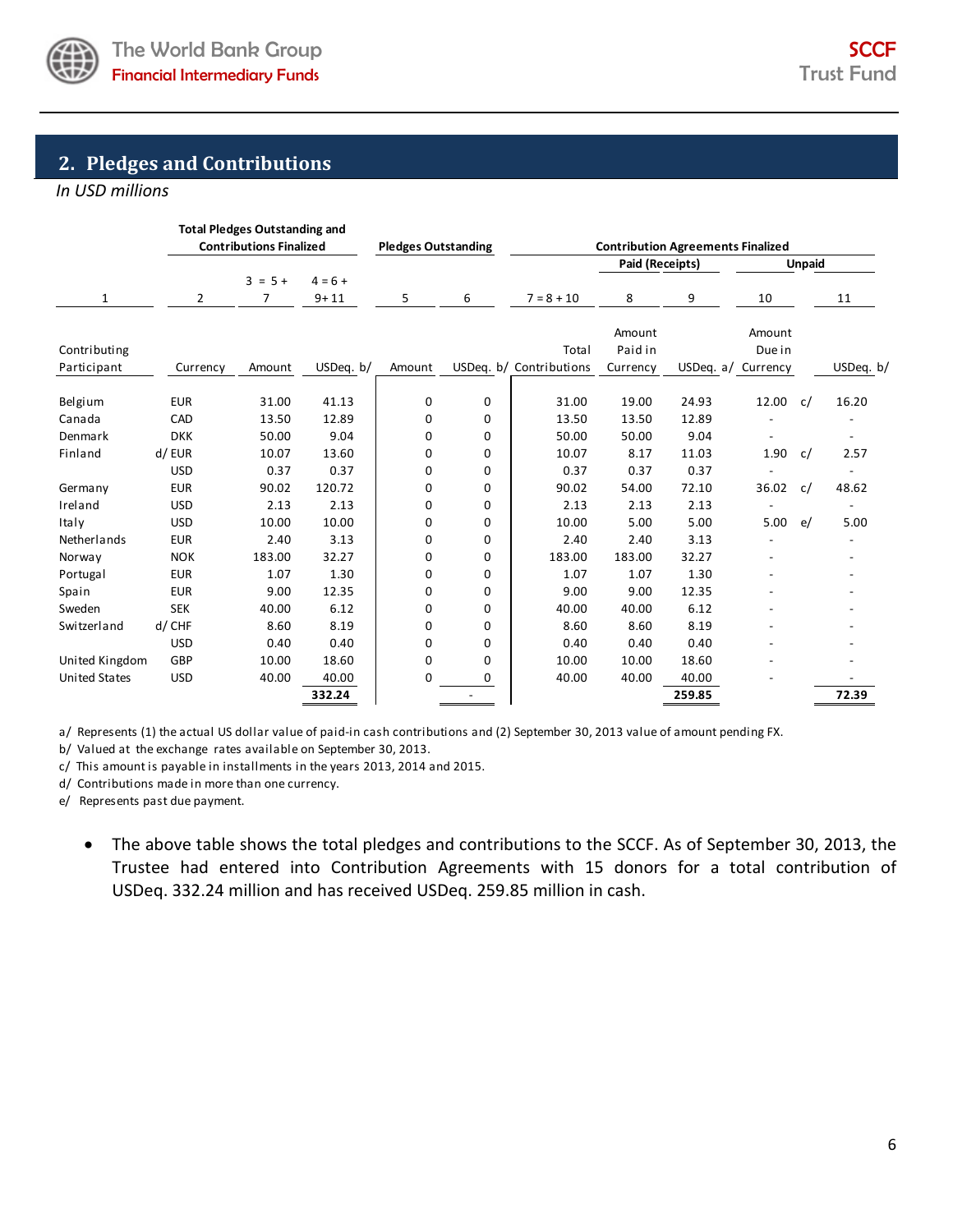

### <span id="page-6-0"></span>**3. Asset Mix and Investment Income**

#### **ASSET MIX**

Funds held in trust by the World Bank (as the Trustee) are maintained in a commingled investment portfolio (the "Pool") for all trust funds administered by the World Bank. The assets in the Pool are managed in accordance with the investment strategy established for all trust funds administered by the World Bank. The chart reflects the asset mix of the portfolio in which SCCF funds are invested as of September 30, 2013.



#### **INVESTMENT RETURNS**

The SCCF funds are invested in accordance with the investment strategy established for all of the trust funds administered by the World Bank. Funds are invested so that the probability of incurring negative returns is no more than approximately 1% over the applicable investment horizon. The SCCF Trust Fund liquid portfolio (which totaled approximately USD 162.8 million at end-September 2013) earned approximately USD 12.9 million in investment income since inception.

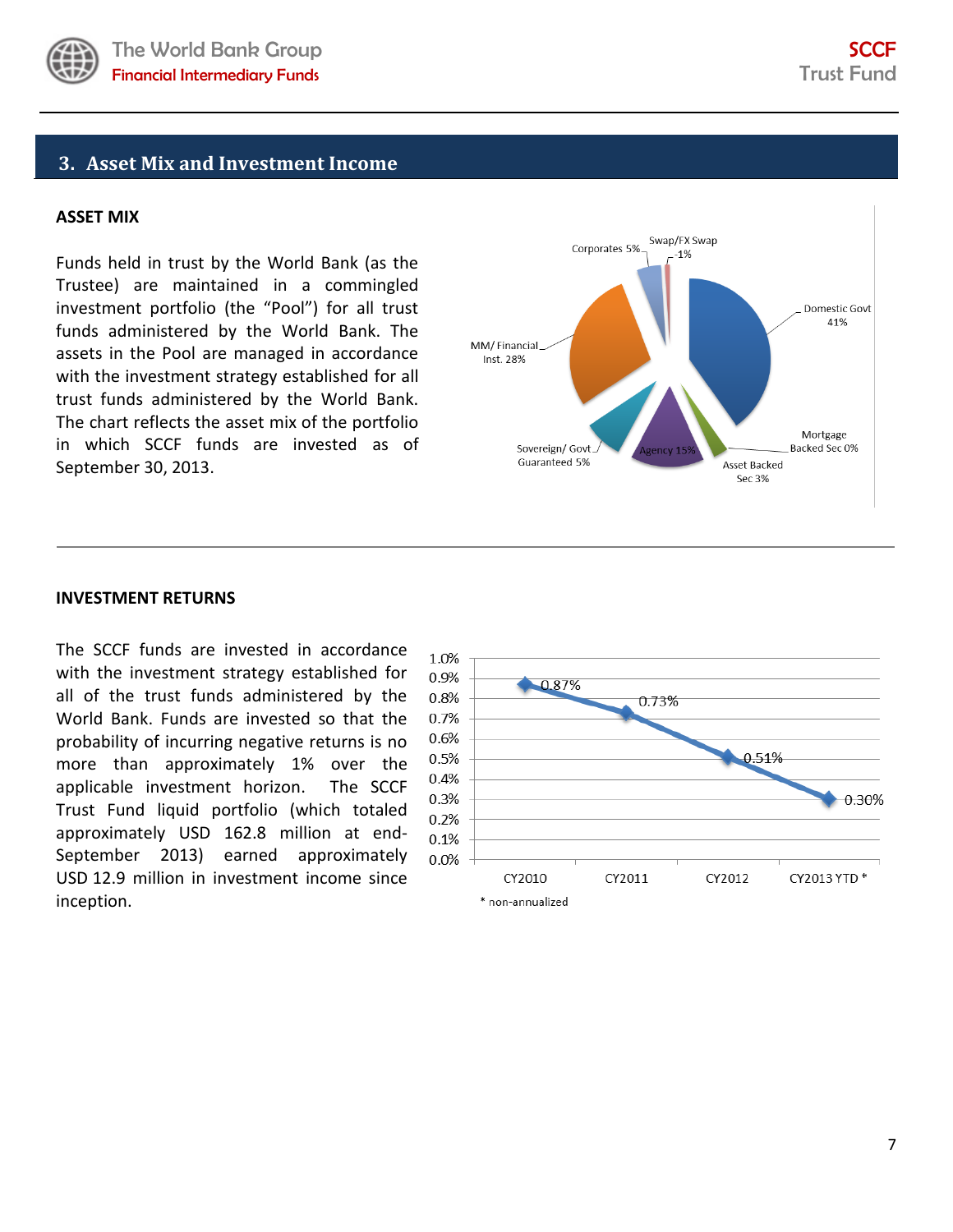

### <span id="page-7-0"></span>**FUNDING DECISIONS BY ACTIVITY**

Since inception to September 30, 2013 funding approvals made by the GEF Council totaled USD 254.3 million. Projects represent about 89%, fees for Agencies 9%, and corporate budgets for the Secretariat, the Trustee, STAP and Evaluation 2%.

#### **PROJECT FUNDING DECISIONS BY AGENCY**

The pie chart shows the project funding decisions by Agency. Of the total USD 227.5 million of approved projects to date, 35% has been allocated to IBRD, 30% to UNDP, and 10% to IFAD.

The bar chart below shows Agency-wise breakdown of project funding decisions, commitments and transfers by Trustee. Details of funding approvals, commitments and cash transfers can be found in Annex II.





Corp. Budget Fees 4.58 22.16  $2\%$ 9% Projects 227.52 89%

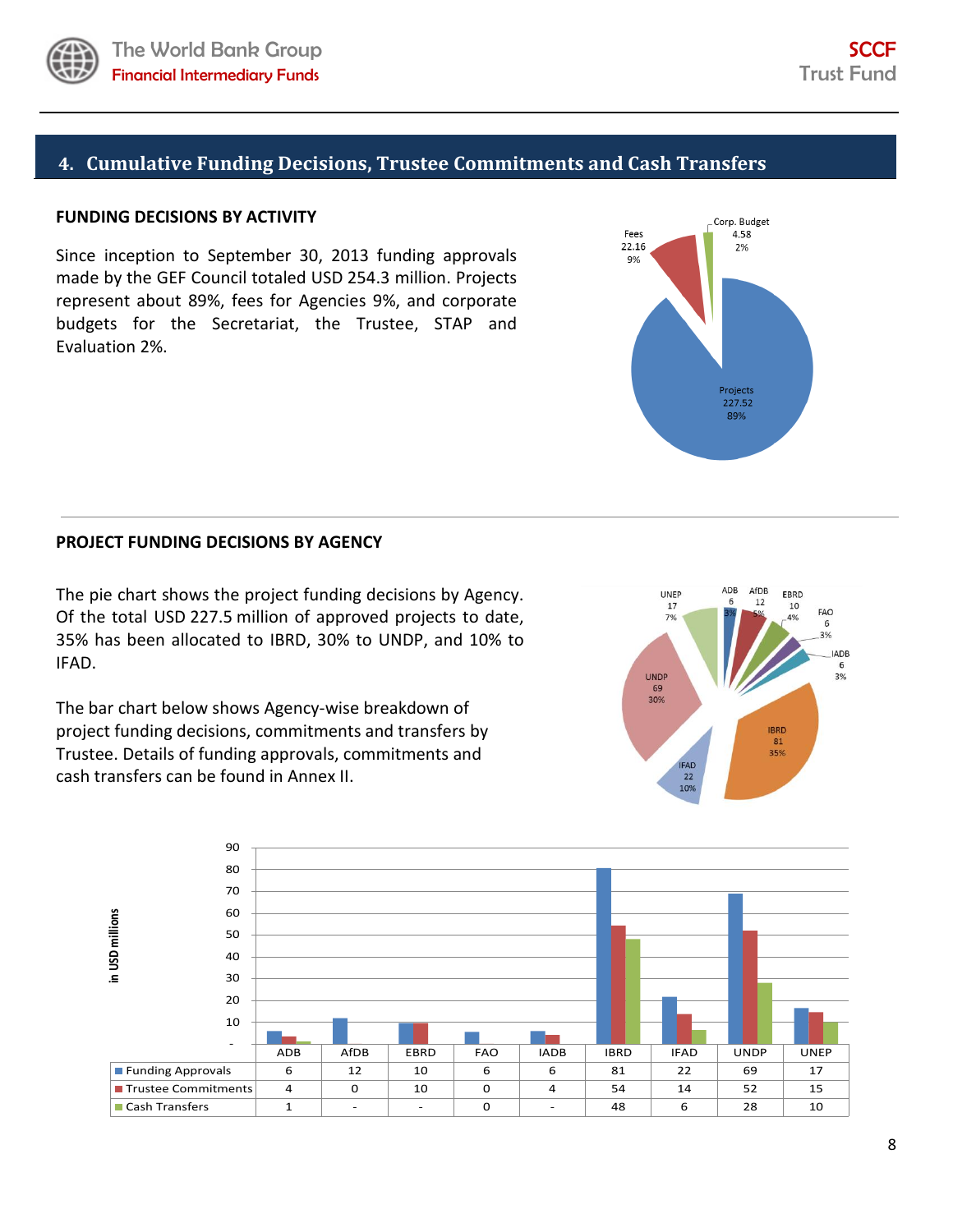

### <span id="page-8-0"></span>**5. Funds Available**

*In USD millions*

| Ι. | <b>Program for Adaptation</b>                                                                                                    | As of Sept. 30, 2013<br>(a) |        | As of March 31, 2013<br>(b) |        | Change<br>$(c) = (a) - (b)$ |         |
|----|----------------------------------------------------------------------------------------------------------------------------------|-----------------------------|--------|-----------------------------|--------|-----------------------------|---------|
|    | 1. Funds held in Trust<br>a. Cash and investments<br>b. Unencashed promissory notes                                              | 130.48                      | 130.48 | 112.98                      | 112.98 | 17.50                       | 17.50   |
|    | 2. Approved Amounts Pending Cash Transfers to Agencies<br>a. Trustee committed<br>b. Approved by Council/CEO pending Endorsement | 55.11<br>56.53              | 111.64 | 34.26<br>70.16              | 104.43 | 20.85<br>(13.63)            | 7.22    |
|    | 3. Funds Available to Support Council or CEO Decisions ( $3 = 1 - 2$ )                                                           |                             | 18.84  |                             | 8.56   |                             | 10.29   |
|    | II. Program for Technology Transfer                                                                                              | As of Sept. 30, 2013<br>(a) |        | As of March 31, 2013<br>(b) |        | Change<br>$(c) = (a) - (b)$ |         |
|    | 4. Funds held in Trust<br>a. Cash and investments<br>b. Unencashed promissory notes                                              | 32.35                       | 32.35  | 33.25                       | 33.25  | (0.91)                      | (0.91)  |
|    | 5. Approved Amounts Pending Cash Transfers to Agencies<br>a. Trustee committed<br>b. Approved by Council/CEO pending Endorsement | 7.05<br>24.68               | 31.73  | 5.75<br>13.47               | 19.23  | 1.30<br>11.20               | 12.50   |
|    | 6. Funds Available to Support Council or CEO Decisions ( $6 = 4 - 5$ )                                                           |                             | 0.62   |                             | 14.03  |                             | (13.41) |
|    | III. Total SCCF Funds Available for Council/CEO approval<br>and/or CEO endorsement $(3+6)$                                       |                             | 19.47  |                             | 22.59  |                             | (3.12)  |

### **Highlights for the period April 1, 2013 through September 30, 2013:**

- *Funds Held in Trust* represent cumulative receipts less cumulative cash transfers, and amount to USD 162.8 million as of September 30, 2013 (including USD 130.5 million for Program for Adaptation and USD 32.4 million for Program for Technology Transfer). Funds Held in Trust increased by USD 16.6 million primarily due to:
	- o Contributions received during the period of April 1, 2013 to September 30, 2013 amounting to USD 19.9 million.
	- o Cash transfers to Agencies amounting to USD 3.6 million.
- *Funding Decisions Pending Cash Transfer* arising from the LDCF/SCCF Council approvals amount to USD 143.4 million for both Programs.
- *Funding Availability* for Council decision amounts to USD 19.5 million representing a decrease of USD 3.1 million over the prior reporting period as a result of new funding decisions made by the LDCF/SCCF Council and the CEO from April 1, 2013 to September 30, 2013, exceeding donor payments received during the same period.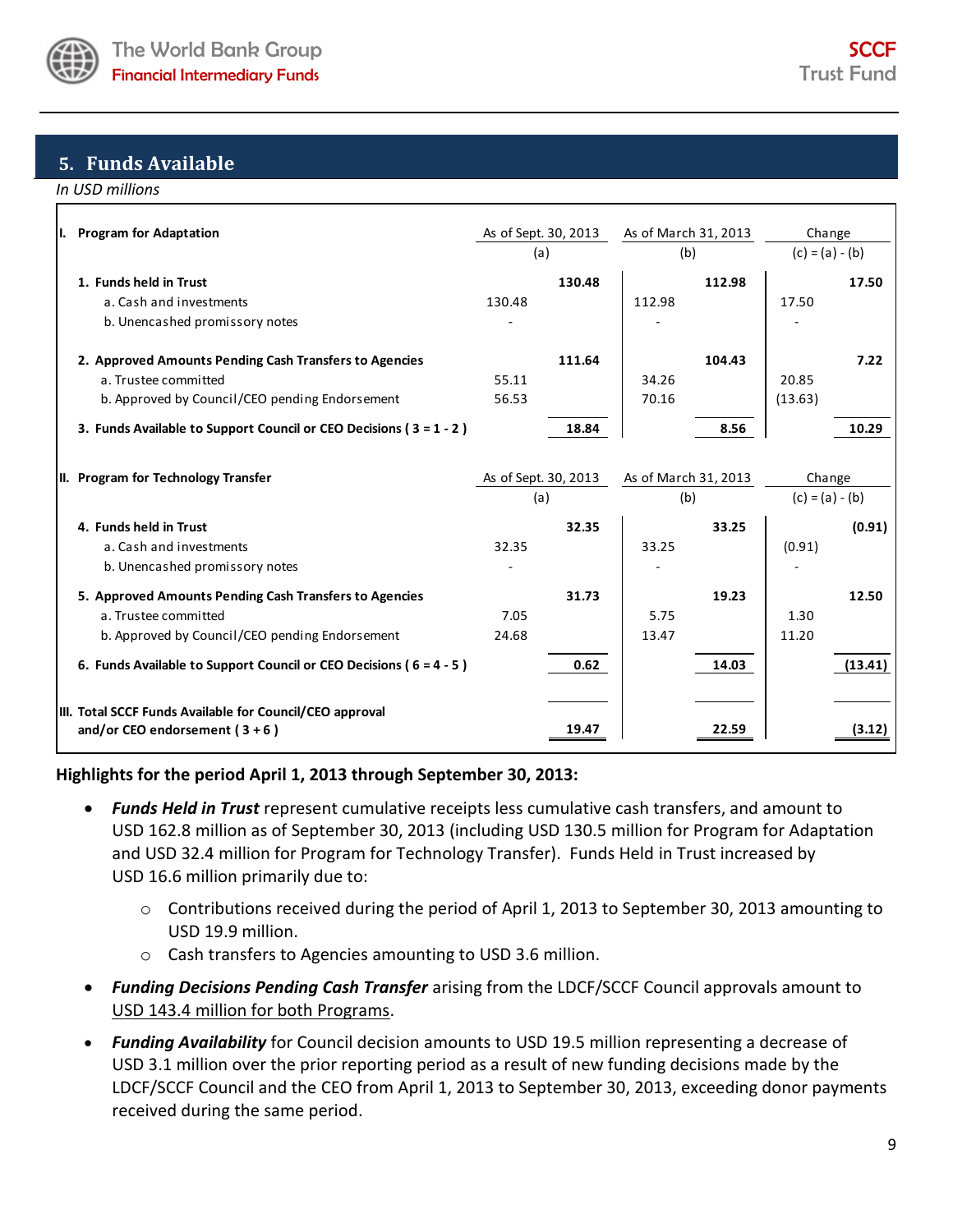

## <span id="page-9-0"></span>**Annex I - Pledges and Contributions Details by Program: Adaptation and Technology Transfer**

*In USD millions*

|                                        |    |                | <b>Total Pledges Outstanding and</b><br><b>Contributions Finalized</b> |             | <b>Pledges Outstanding</b> |                          |                         |                 | <b>Contribution Agreements Finalized</b> |                |                          |
|----------------------------------------|----|----------------|------------------------------------------------------------------------|-------------|----------------------------|--------------------------|-------------------------|-----------------|------------------------------------------|----------------|--------------------------|
|                                        |    |                |                                                                        |             |                            |                          |                         | Paid (Receipts) |                                          | <b>Unpaid</b>  |                          |
|                                        |    |                | $3 = 5 +$                                                              | $4 = 6 +$   |                            |                          |                         |                 |                                          |                |                          |
| $\mathbf{1}$                           |    | $\overline{2}$ | 7                                                                      | $9 + 11$    | 5                          | 6                        | $7 = 8 + 10$            | 8               | 9                                        | 10             | 11                       |
|                                        |    |                |                                                                        |             |                            |                          |                         | Amount          |                                          | Amount         |                          |
| Contributing                           |    |                |                                                                        |             |                            |                          | Total                   | Paid in         |                                          | Due in         |                          |
| Participant                            |    | Currency       | Amount                                                                 | USDeq. $b/$ | Amount                     |                          | USDeq. b/ Contributions | Currency        | USDeg. a/ Currency                       |                | USDeq. b/                |
| <b>Program for Adaptation</b>          |    |                |                                                                        |             |                            |                          |                         |                 |                                          |                |                          |
| Canada                                 |    | CAD            | 11.00                                                                  | 10.34       |                            |                          | 11.00                   | 11.00           | 10.34                                    |                |                          |
| Denmark                                |    | <b>DKK</b>     | 40.00                                                                  | 7.23        |                            |                          | 40.00                   | 40.00           | 7.23                                     |                |                          |
| Finland                                | d/ | <b>USD</b>     | 2.27                                                                   | 0.37        |                            |                          | 2.27                    | 0.37            | 0.37                                     |                |                          |
|                                        |    | <b>EUR</b>     | 7.82                                                                   | 13.18       |                            | $\overline{a}$           | 7.82                    | 7.82            | 10.61                                    | 1.90 $c/$      | 2.57                     |
| Germany                                |    | <b>EUR</b>     | 90.02                                                                  | 120.72      |                            |                          | 90.02                   | 54.00           | 72.10                                    | 36.02 $c/$     | 48.62                    |
| Ireland                                |    | <b>USD</b>     | 1.28                                                                   | 1.28        |                            |                          | 1.28                    | 1.28            | 1.28                                     | $\overline{a}$ | $\overline{\phantom{a}}$ |
| Italy                                  |    | <b>USD</b>     | 5.00                                                                   | 5.00        |                            | $\overline{a}$           | 5.00                    | 0.00            | 0.00                                     | 5.00 e/        | 5.00                     |
| Netherlands                            |    | <b>EUR</b>     | 2.40                                                                   | 3.13        |                            | $\overline{a}$           | 2.40                    | 2.40            | 3.13                                     |                |                          |
| Norway                                 |    | <b>NOK</b>     | 166.50                                                                 | 29.27       |                            | $\overline{a}$           | 166.50                  | 166.50          | 29.27                                    |                | $\overline{a}$           |
| Portugal                               |    | <b>EUR</b>     | 1.07                                                                   | 1.30        |                            | $\overline{a}$           | 1.07                    | 1.07            | 1.30                                     |                |                          |
| Spain                                  |    | <b>EUR</b>     | 8.00                                                                   | 11.05       |                            | $\overline{a}$           | 8.00                    | 8.00            | 11.05                                    |                |                          |
| Sweden                                 |    | <b>SEK</b>     | 37.00                                                                  | 5.69        |                            | $\overline{a}$           | 37.00                   | 37.00           | 5.69                                     |                |                          |
| Switzerland                            | d/ | CHF            | 5.75                                                                   | 5.50        |                            | $\overline{a}$           | 5.75                    | 5.75            | 5.50                                     |                |                          |
|                                        |    | <b>USD</b>     | 0.40                                                                   | 0.40        |                            | $\overline{a}$           | 0.40                    | 0.40            | 0.40                                     |                |                          |
| United Kingdom                         |    | GBP            | 10.00                                                                  | 18.60       |                            |                          | 10.00                   | 10.00           | 18.60                                    |                |                          |
| <b>United States</b>                   |    | <b>USD</b>     | 40.00                                                                  | 40.00       |                            | $\overline{a}$           | 40.00                   | 40.00           | 40.00                                    |                |                          |
|                                        |    |                |                                                                        | 273.06      |                            |                          |                         |                 | 216.87                                   |                | 56.19                    |
| <b>Program for Technology Transfer</b> |    |                |                                                                        |             |                            |                          |                         |                 |                                          |                |                          |
| Belgium                                |    | <b>EUR</b>     | 31.00                                                                  | 41.13       |                            |                          | 31.00                   | 19.00           | 24.93                                    | 12.00 $c/$     | 16.20                    |
| Canada                                 |    | CAD            | 2.50                                                                   | 2.55        |                            | $\overline{a}$           | 2.50                    | 2.50            | 2.55                                     |                |                          |
| Denmark                                |    | <b>DKK</b>     | 10.00                                                                  | 1.81        |                            | $\overline{a}$           | 10.00                   | 10.00           | 1.81                                     |                |                          |
| Finland                                |    | <b>EUR</b>     | 0.35                                                                   | 0.42        |                            | $\overline{a}$           | 0.35                    | 0.35            | 0.42                                     |                |                          |
| Ireland                                |    | <b>USD</b>     | 0.85                                                                   | 0.85        |                            | $\overline{a}$           | 0.85                    | 0.85            | 0.85                                     |                |                          |
| Italy                                  |    | <b>USD</b>     | 5.00                                                                   | 5.00        |                            | $\overline{a}$           | 5.00                    | 5.00            | 5.00                                     |                |                          |
| Norway                                 |    | <b>NOK</b>     | 16.50                                                                  | 3.00        |                            |                          | 16.50                   | 16.50           | 3.00                                     |                |                          |
| Spain                                  |    | <b>EUR</b>     | 1.00                                                                   | 1.30        |                            |                          | 1.00                    | 1.00            | 1.30                                     |                |                          |
| Sweden                                 |    | <b>SEK</b>     | 3.00                                                                   | 0.43        |                            |                          | 3.00                    | 3.00            | 0.43                                     |                |                          |
| Switzerland                            |    | <b>CHF</b>     | 2.85                                                                   | 2.70        |                            |                          | 2.85                    | 2.85            | 2.70                                     |                |                          |
|                                        |    |                |                                                                        | 59.19       |                            |                          |                         |                 | 42.99                                    |                | 16.20                    |
| <b>TOTAL</b>                           |    |                |                                                                        | 332.25      |                            | $\overline{\phantom{a}}$ |                         |                 | 259.86                                   |                | 72.39                    |

a/ Represents (1) the actual US dollar value of paid-in cash contributions and (2) September 30, 2013 value of amount pending FX.

b/ Valued at the exchange rates available on September 30, 2013.

c/ This amount is payable in installments in the years 2013, 2014 and 2015.

d/ Contributions made in more than one currency.

e/ Represents past due payment.